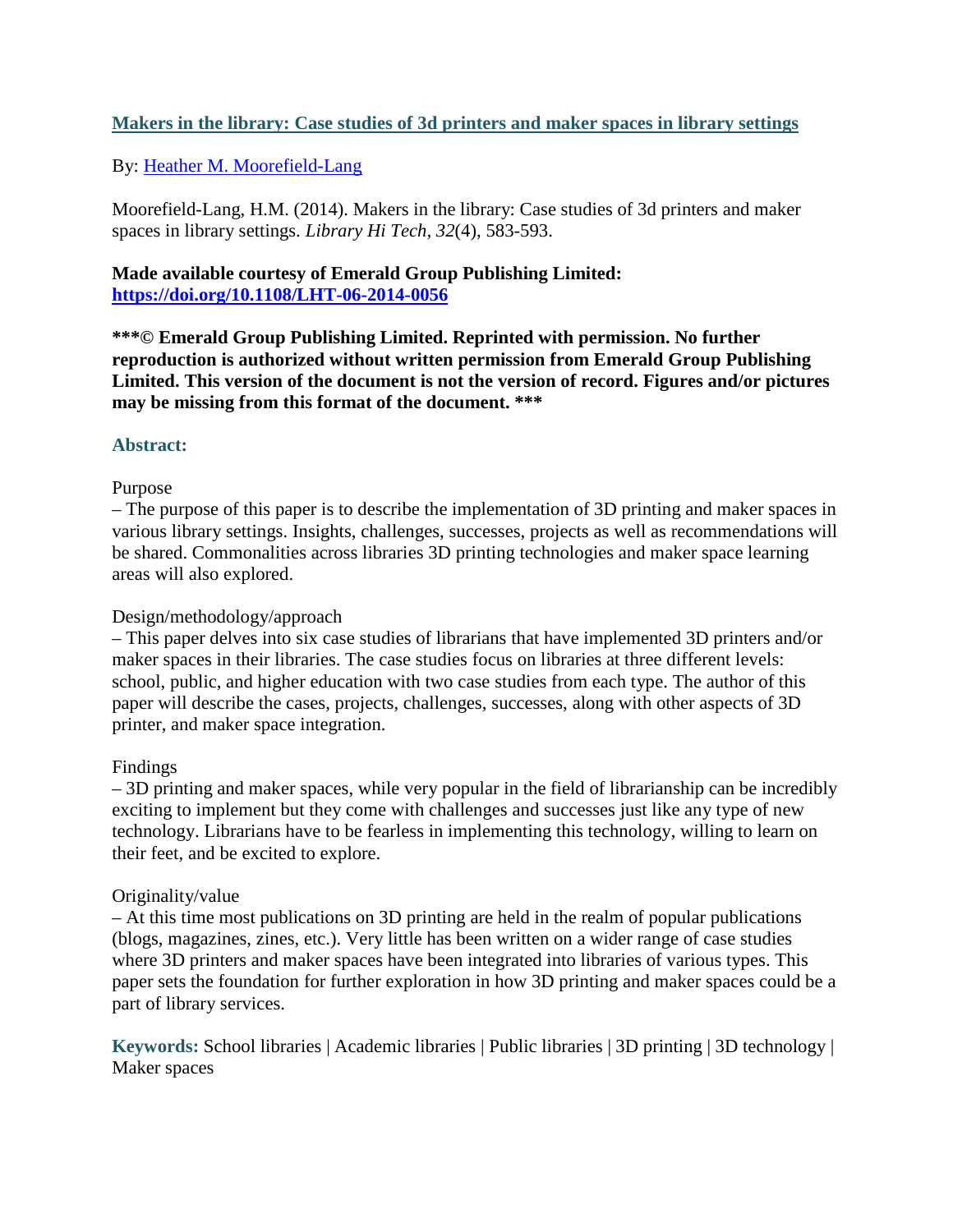### **Article:**

### **Introduction**

3D printers and maker spaces are very popular topics for libraries and library services. They are seen as taking the next step toward meeting patron needs as well as a technology and space for engaging curiosity, creativity, and collaboration. While maker spaces and 3D technologies are exciting they also come with their own challenges and successes as can be the case with any new type of technology. There might be questions to ask before implementing this technology or type of learning space. How would 3D printing work in my library? How do we staff the maker space area? Does anyone know how to work a 3D printer? What is 3D printing? What exactly is a maker space?

3D printing allows users to create physical objects out of digital ideas. This type of printing lets a creator or maker use a digital file to make or create an object they then can hold in their hand (Kaur, 2012). There are multiple types of 3D printers available for users but often they fall into three main categories. Fused Deposition Modeling (FDM) printers, which are the most popular at this time, are ones where a plastic is melted and cooled to build an item layer by layer. Stereolithography printers are those where ultraviolet light is used to harden the model while it is in a pool of photosensitive liquid. The third type of 3D printer is called selective laser sintering where powders and lasers are used to create models instead of the liquids used in sterolithography (Jamaluddin, 2013). The needs of the patrons in the library will help guide you in which type of 3D printer might be right for you. FDM printers such as MakerBot Replicators are the most popular for libraries simply because they are the easiest to set up and use.

A maker space is a location where students and patrons can create, craft, solve problems, and develop new skills (Preddy, 2013). They are also a location where users can learn through experimentation and play. Maker spaces are places where library clients can come together to share, collaborate, and explore (Britton, 2012). No one maker space is the same. Some of these learning spaces are focussed on technology where programming, hacking, music recording, and design are the norm. Other maker spaces are dedicated to crafting and arts where patrons will knit, sew, paint, and create ingenious items from weeded books. Many maker spaces include both where Monday the library will offer a workshop on bike repair, while Wednesday will have a class on music recording, and for Friday the librarians will teach about the uses of the 3D printer. There is a fearlessness required in working with these spaces, being open to offering new classes, making new connections in the community, and working with new technologies. It can be a little daunting but incredibly exciting.

### **Review of literature**

Research on 3D printers and maker spaces in libraries to date is limited. At this time the topic of 3D printers and maker spaces is covered in popular sectors such as blogs, magazines, and trade publications. This is a newer technology to the field of library science and while the idea of maker areas, learning labs, and crafting is not new to libraries, research on the actual topic of maker spaces is still modest.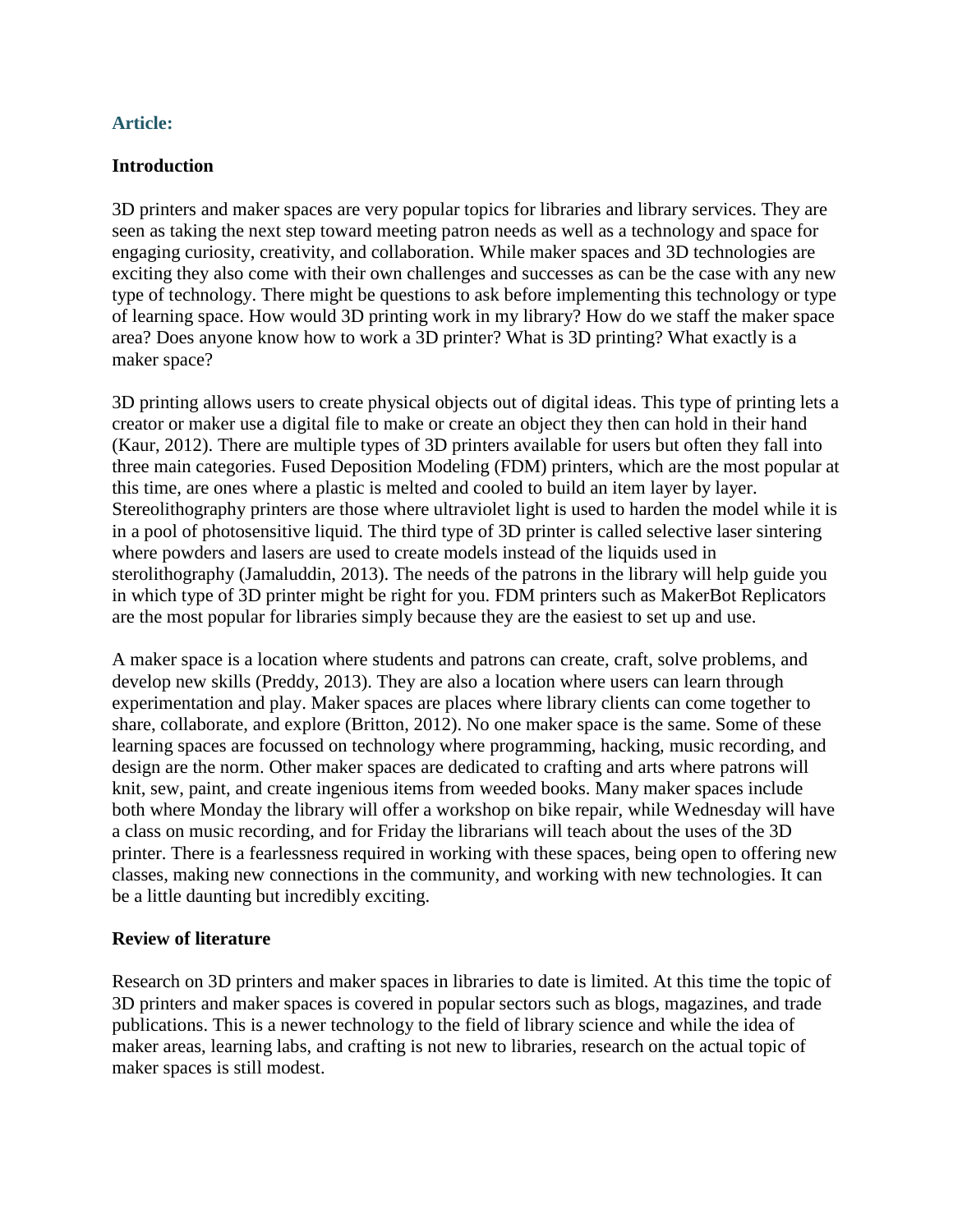Groenendyk and Gallant (2013) detail their pilot project at the Dalhousie University Libraries. The authors discuss the purchase of a 3D printer and scanner as well as the challenges in maintaining and using these technologies. With the pilot project at Dalhousie, location of the printer is a concern as well as working with the 3D technology. There can be a learning curve in using 3D printers and scanners and while the amount of videos, blogs, and online chats are growing, gaining an education in 3D printing is still limited. Groenendyk and Gallant also focus on staff training and the deployment of 3D services at their library. Some of the challenges faced included patron use. Students and faculty who are not used to printing in 3D may have complications in understanding design for this type of printer. This is where patron education and training come in. User inexperience means that workshops, online tutorials, handouts, and overall information are important for their learning curve with this new technology. Without some type of instruction the authors recognize that user inexperience will limit the use of the 3D printers and scanners in the Dalhousie Library.

Massis (2013) offers a literature review on the topic of 3D printing the library is his article, "What's new in libraries: 3D printing and the library." 3D printing is defined; legal issues as well as the intellectual property discussions are also included in this article. Massis reflects on how the library is past being just a collection for the public, libraries are in a position to offer services where patrons can create ideas. In other words the library is not just a place to absorb or take information but to create opportunities where their clients can actually make and give back.

In her book *Makerspaces: Top Trailblazing Projects*, Caitlin A. Bagley (2014) focusses on libraries and librarians of different types across the USA that offer maker space opportunities to their patrons. Starting with a definition of a maker space, Bagley soon moves into the question of whether a maker space is right for every library. While discussing the popularity of maker centers, as with any technology or learning opportunity, she recommends paying attention to the needs of patrons and what is needed for a library setting. Library maker spaces in this case study publication vary across the country, some of which include: Anchorage Public Library, Georgia Tech University, and Urbana Free Library. Unfortunately no public school libraries are included in this monograph but the continuously growing, after-school group Michigan Makers has a chapter and provides a school-age perspective.

Britton (2012), Koerber (2012), and Britton and Considine (2012) discuss the making of maker spaces, self-publishing, and maker culture, as well as collaboration in maker spaces in their three part online article for the *Library Journal*. Focussing on maker location in public libraries Britton, Koerber, and Considine explore what maker spaces are and what they can offer library clientele. Maker spaces are a location to play, explore, and to create. They reiterate what other authors have stated, the point that no maker space is the same as another, there are no hard rules for what a maker area should be or what it should look like. Many maker areas have 3D printers but that type of technology is not required. The staff and faculty at every library with a maker space have their own perspective and flavor, focussed on the needs of their patrons. The authors explore libraries such as the Fayetteville Free Library, the first public library to have a maker space, and the Westport Public Library in Connecticut.

Maker spaces and the use of technologies such as 3D printers take planning and training. These are not standard library services, at this time, as is apparent from listening to those in the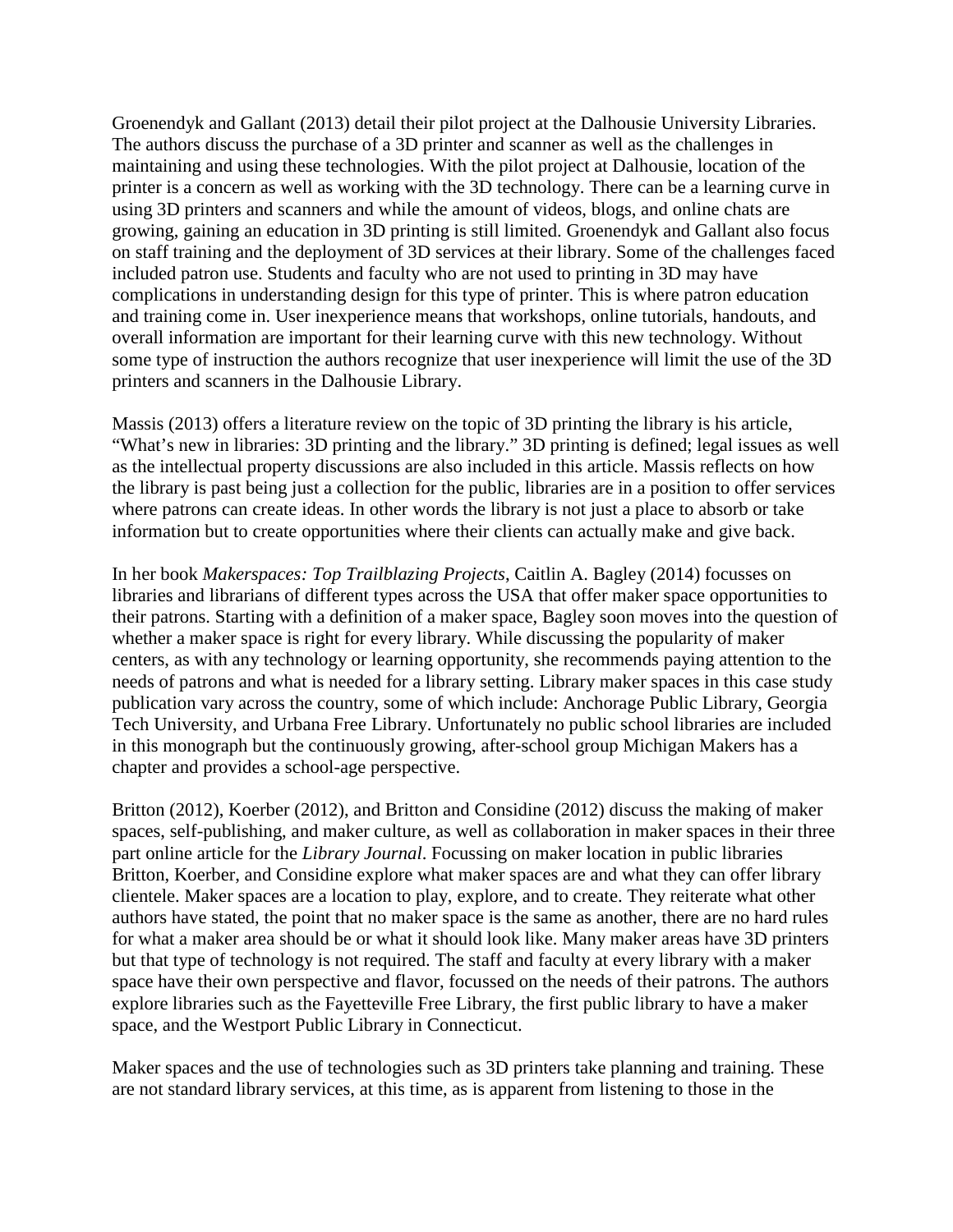profession who have already integrated these learning spaces and technologies into their libraries. Emerging technologies and trends are ever-changing and always present in the field of librarianship. Seeing what services are best for library patrons and what can be maintained by the library staff and faculty is of great importance.

# **Methodology**

This paper reports the cases of six in-depth interviews with people who work at libraries where maker spaces and/or 3D printers have been implemented. Librarians and libraries at the K-12 school, public, university levels have been included for a more full representation of 3D printers, and maker spaces and their implementation in multiple types and levels of libraries. Names of librarians and their libraries are shared in this paper as explained and accepted through internal review board documentation and approval for this research. A convenience sampling was used for this research, speaking with the librarians who volunteered and had 3D printers and/or maker spaces in their libraries. Interviews were conducted via Skype online chat service, Google Hangout, or phone. All interviews were audio-recorded and transcribed verbatim. Participants knew from the recruitment protocol focus of the interviews was based on their library maker spaces, 3D printers, successes, challenges, and projects. The first question always asked was, "do you have 3D Printers in your library or learning space? If so how many?" From there participants received questions on their maker spaces, how long 3D printers and maker areas had been a part of their libraries, training techniques, funding, challenges, and successes with the technology and learning space, as well as favorite projects and products.

## **Case studies**

## *David C. Barrow Elementary School, Athens, Georgia*

I love the library to be a space where kids create content and get it out to an authentic audience just as much as consuming information and stories and with it (3D Printing) being such a cutting edge technology and something that you are hearing more and more about, it seems like every day now there is some article coming out about something that 3D printers have done to improve people's lives […] but I wanted my kids to experience that cutting edge technology in something that maybe will be just a natural part of their lives in the future (Andy Plemmons, Librarian, David C. Barrow Elementary School).

The faculty at David C. Barrow Elementary School serves approximately 530 students in pre Kfifth grade. They have the full spectrum of socioeconomic levels and serve the five-points area of Athens as well as two of the most impoverished areas of the county. The school also serves students whose families are living in family housing at the University of Georgia, so they have several international students who speak other languages. Barrow is on the south end of the University of Georgia and has many UGA mentors as well as UGA classes who work with the students. Athens, GA has been described as more suburban than urban.

This elementary school has one librarian and his name is Andy Plemmons. At this time Plemmons has one 3D printer that he received in November, 2013 and while he does not have a maker space designated, the maker philosophy is a component of this library curriculum. Andy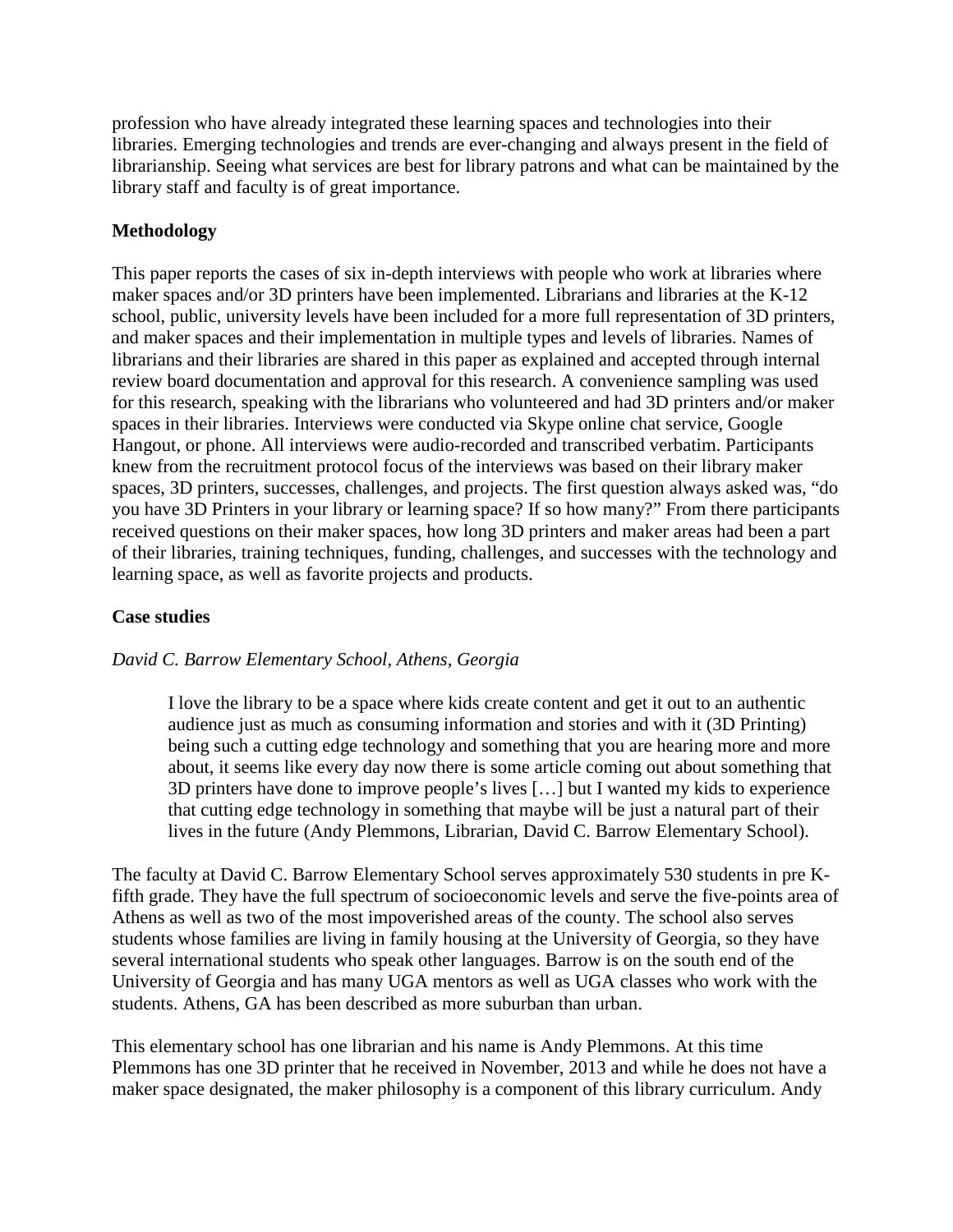works with the students and faculty in training on the 3D printer and works diligently to integrate the technology into the school curriculum. Favorite projects so far include creating gems with a third-grade class while studying rocks and minerals as well as creating charms on the printer for rainbow loom bracelets that will be sent to children in other countries.

A major challenge for Plemmons so far has been time with the printing process. Since he is the only librarian for the school and because he is supervising the 3D printing process with the students, his time is taken up with this new technology. If a class has 25 projects to be printed then he is supervising all of them. 3D technology is amazing for making the imagined real and for creating the opportunity for student designs to become tangible models but it is time consuming. If a print is small it takes less time, larger ones obviously take more time. There is also the challenge of printing in itself. Not every print comes out perfect the first time. Andy has a box of print fails for students to observe, learn from, as well as discuss the process for success with the next print.

The successes certainly outweigh the challenges. Plemmons has worked with many students, teachers, and classes with the new 3D technology. Students are really excited and want to see their designs come into reality. Maker spaces and the integration of 3D printing offer the opportunity for students to think critically and problem solve. These technologies and spaces engage students with possibilities for hands-on experimentation (Fisher, 2012). With any new technology or learning space, challenges will arise but as Plemmons is showing, the winning overrules any type of loss.

### *Van Meter Community School, Van Meter, Iowa*

I think that the innovation that it (printers and maker spaces) brings, just connecting them, once again, to that sense that they can be engineers, and they can be artists, and creators and also just bringing the sense of community to the kids. If you have kids around the printer they're all so excited, all rooting for each other that sense of community […]. That you can see that positive and that's a big thing at our school, that collaboration and being connected and creating together (Shannon Miller, Van Meter Community School).

Van Meter Community School is a public K-12, rural school. The faculty in Van Meter works with approximately 600 students. They have one librarian and her name is Shannon Miller. The library at this time in Van Meter is essentially two classrooms put together with an office in the middle. The school is currently under renovations however and the new library will have a room basically with three walls and glass sliding wall. This part of the library, the maker space, and the glass wall will make for prime viewing opportunities for the students and staff when working on maker projects as well as with the 3D printer.

Miller has a background in art so the idea of a maker space in the library has always been the norm. Long before the maker areas and libraries became popular she was already crafting, building with legos, creating videos, and more with her students. Now with the inclusion of a 3D printer in early 2014, received with a Donor's Choose grant, she can take her maker space and library even further. Popular projects in her library include fractured fairy tales where students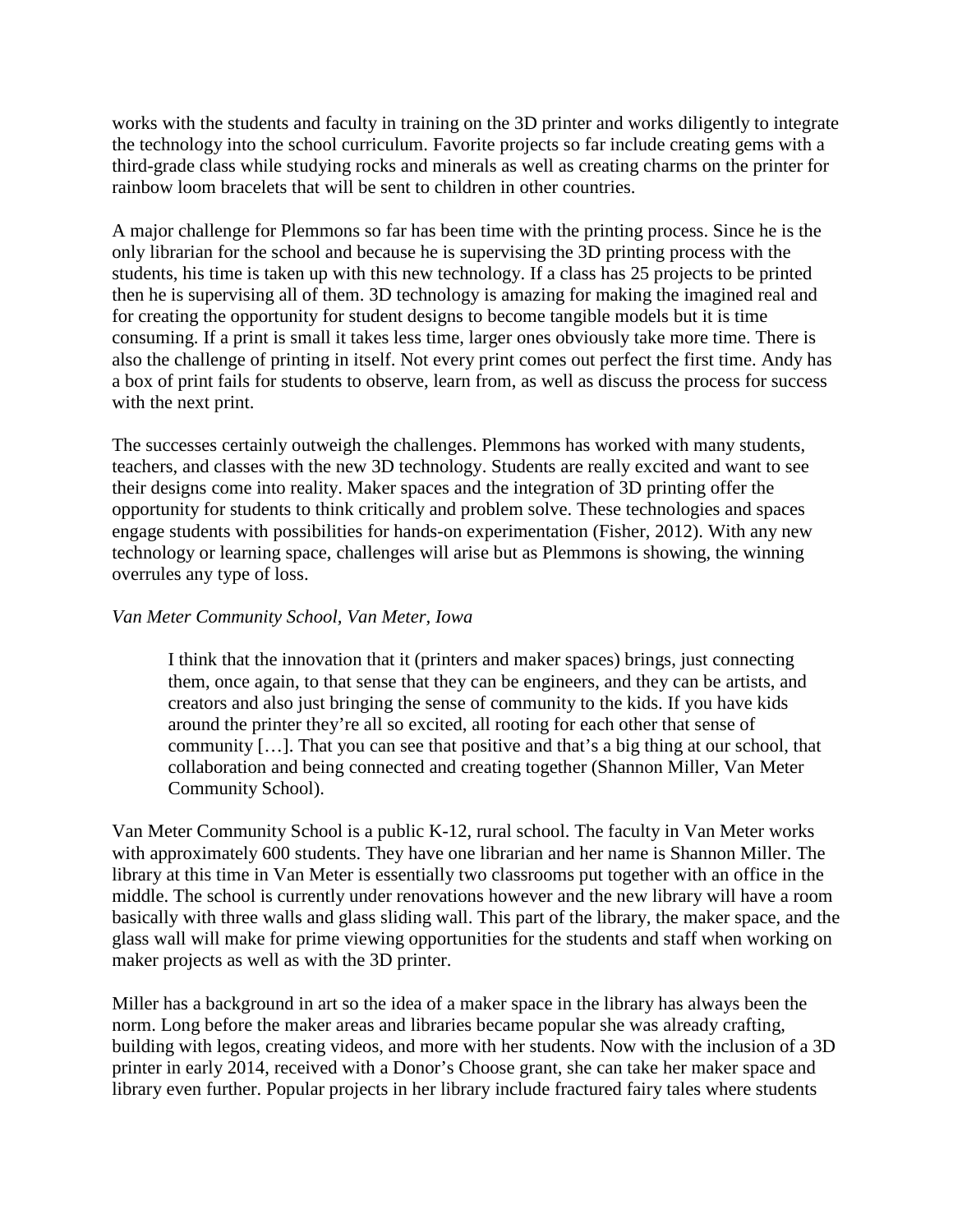are creating their own stories and characters for those tales on the 3D printer. This project is based off of Carla Diana and her book *Leo the Maker Prince*, Diana being an author who Skyped in to read her story to a group of Miller's students. Shannon has fifth grade students who are studying the Olympics and creating symbols to represent this event on the 3D printer. She is also working with Andy Plemmons at David C. Barrow Elementary School to create rainbow loom bracelets and charms on the printer that will be sent to young people in other countries. So not only are these projects taking place in Miller's library at Van Meter but collaborative projects are occurring nationally and internationally as well.

Challenges that have emerged at this time involve the technology and its popularity. Miller can already tell that there is a need to purchase another printer. It seems that one printer for 600 students, teachers, administrators, visiting parents, and others is simply not enough. The technology has created its own challenge by being so popular and interesting.

Implementing this technology into the library and maker area has had very positive results. Again, as with Andy Plemmons, any possible challenges are overcome by the successes. Students enjoy seeing their projects and ideas become reality and teachers, administrators, and parents enjoy seeing the young people working with this new and exciting technology.

### *Richland Public Library: Main Branch, Columbia, South Carolina*

Anytime that the kids can go in there and create something of their own will, there are a lot of kids who need very specific assistance and we walk them through the steps but once somebody has just walked in and gone through that already and they find what they want to print and take care of it themselves it is pretty exciting (Jennifer Naimzadeh, Richland Public Library, Main Branch).

The Richland Public Library has 11 different locations in Columbia, South Carolina. Richland Public Library's Main Branch is located in downtown Columbia and serves a wide population of patrons including nearby college students from the University of South Carolina, local business owners, as well as the public at large. This branch also has children's and teen areas and within the teen center is the Creative Lab maker area specifically geared toward young adults.

The Creative Lab has two 3D printers, Makerbot Replicator Ones, a recording studio for sound and music, computers with Adobe Creative Suite, traditional art supplies, and Ready Animator for stop motion style filming. The maker space opened in July 2013 and has been very popular with teen patrons. At this time workshops and projects in the Creative Lab include 3D design workshops where young people were introduced to Tinkercad, a 3D designing online site. Naimzadeh and her staff have also offered workshops in Photoshop and Adobe Illustrator. Recently they also shared a workshop on Draw my Life where young people created their own animated narration video.

Challenges for the Creative Lab mainly reside with the technology. The 3D printers specifically can be finicky and require a lot of maintenance. 3D printing does not always work perfectly and can take a long time. Those elements combined can make for a frustrating experience, especially for some of the younger customers who want something quickly. This type of printing can also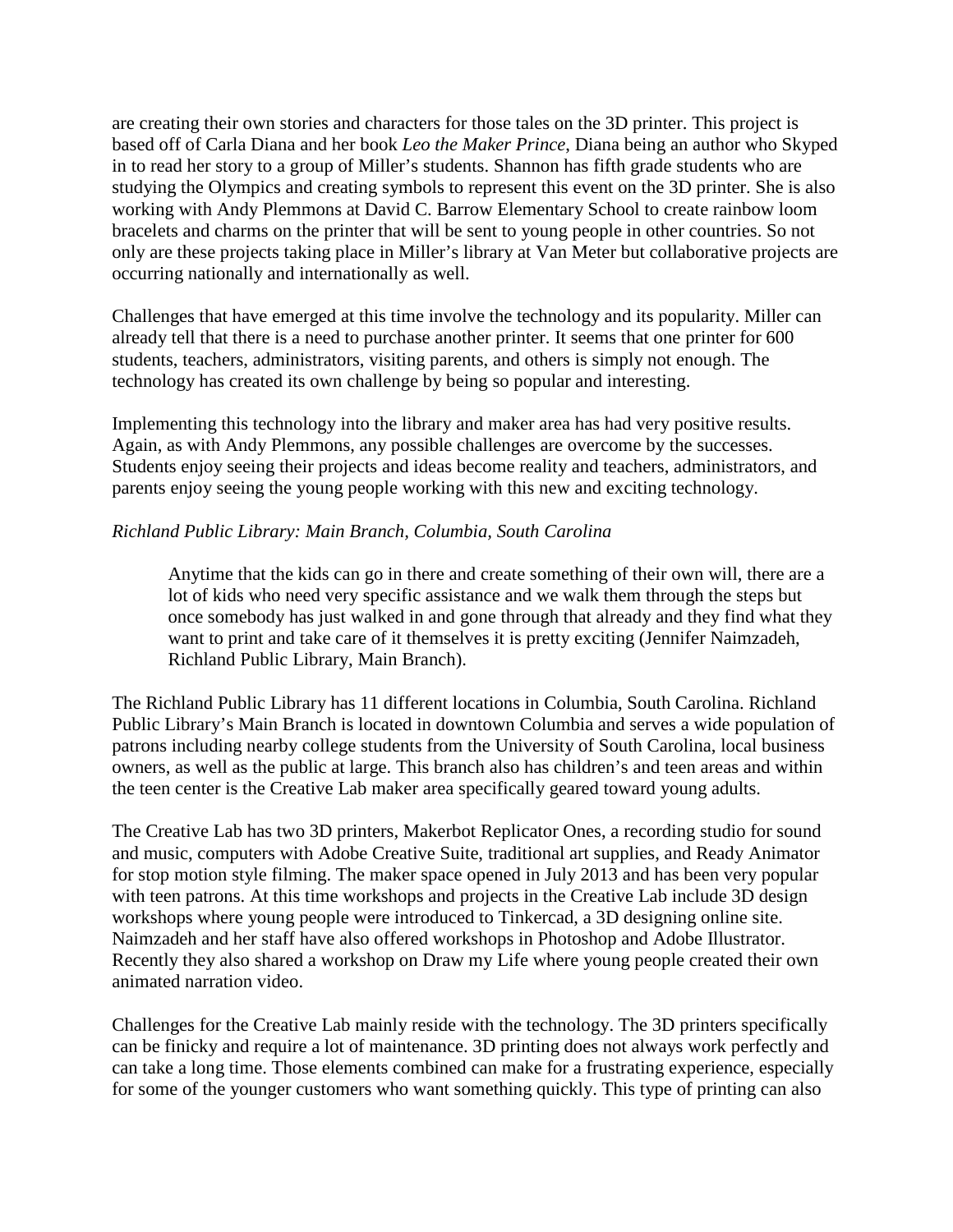have errors and when a young patron is patient, waits, and the print comes out wrong that can be upsetting as well. In general though the teens and young adults understand, especially when they realize this is a new technology.

Maker culture is very much about breaking something down and building it back up. Taking an idea and seeing where it can go (De Monchaux, 2014). The Creative Lab is offering opportunities to young people to create, build up, break down, and if necessary, try again. This experience in problem solving and exploration can be incredibly exciting.

### *Detroit Public Library: Main Branch, Detroit, Michigan*

Libraries aren't just about books; they're about learning and literacies of all sorts. I think that this is just a different avenue to have learning but I think it's good because it exposes the teens to these newer technologies early on so if they then go on to college and there's a 3D printer or a robotics workshop or something they can say oh yea I've done that before (Steve Teeri, Detroit Public Library, Main Branch).

The Detroit Public Library's Main Branch opened in 1921 and is located in midtown Detroit near Wayne State University. They offer a wide range of patron services including book clubs, libraries on wheels, book signings, and for their teen clients The Hype Teen Center. Hype is the name of the maker space, a mobile learning area in the teen section of the library specifically aimed at young adults. The director of Hype is Steve Teeri.

The Hype Teen Center includes one 3D printer, equipment for soldering, art supplies, technology for music production, minecraft, video game programming, as well as material and yarn for knitting, sewing, and clothing design. Since their maker learning area opened in June, 2012 the staff at the Detroit Public Library, in partnership with many community members, have offered a multitude of workshops. Some of the classes offered so far include bike repair and maintenance, Arduino and robot building, computer programming, 3D printing and design, silk-screen t-shirts, and clothing design. One of the favorite projects to date includes working with the teen patrons in the making of Arduino Robots. During Maker Faire Detroit the Hype Center's teens had a robot petting zoo. This was essentially a little farm scene with Popsicle stick fences and a little barn that had a number of robots walking around. The library staff and participating teens invited people to pick up and pet the robots.

Challenges for the staff maintaining the Hype Teen Center tend to be in three major areas, funding, staffing, and space. The Center was funded by a grant to get it started and with Detroit's Public Library system being in the middle of budget cuts year after year, funding is the number one issue at this time. Staffing can be an issue as well because no one person has the full time job of running the teen center, so it is shared among many. Finding members of the community to teach classes like bike repair and computer programming, is a time consuming endeavor as well. There is a problem with space because the teen area of the library is fixed; there really is not a designated maker space within the Detroit Library Main Branch. When a class is being offered or when students are working with the technology, items are pulled from a storage closet where everything is kept. It works but it is not ideal.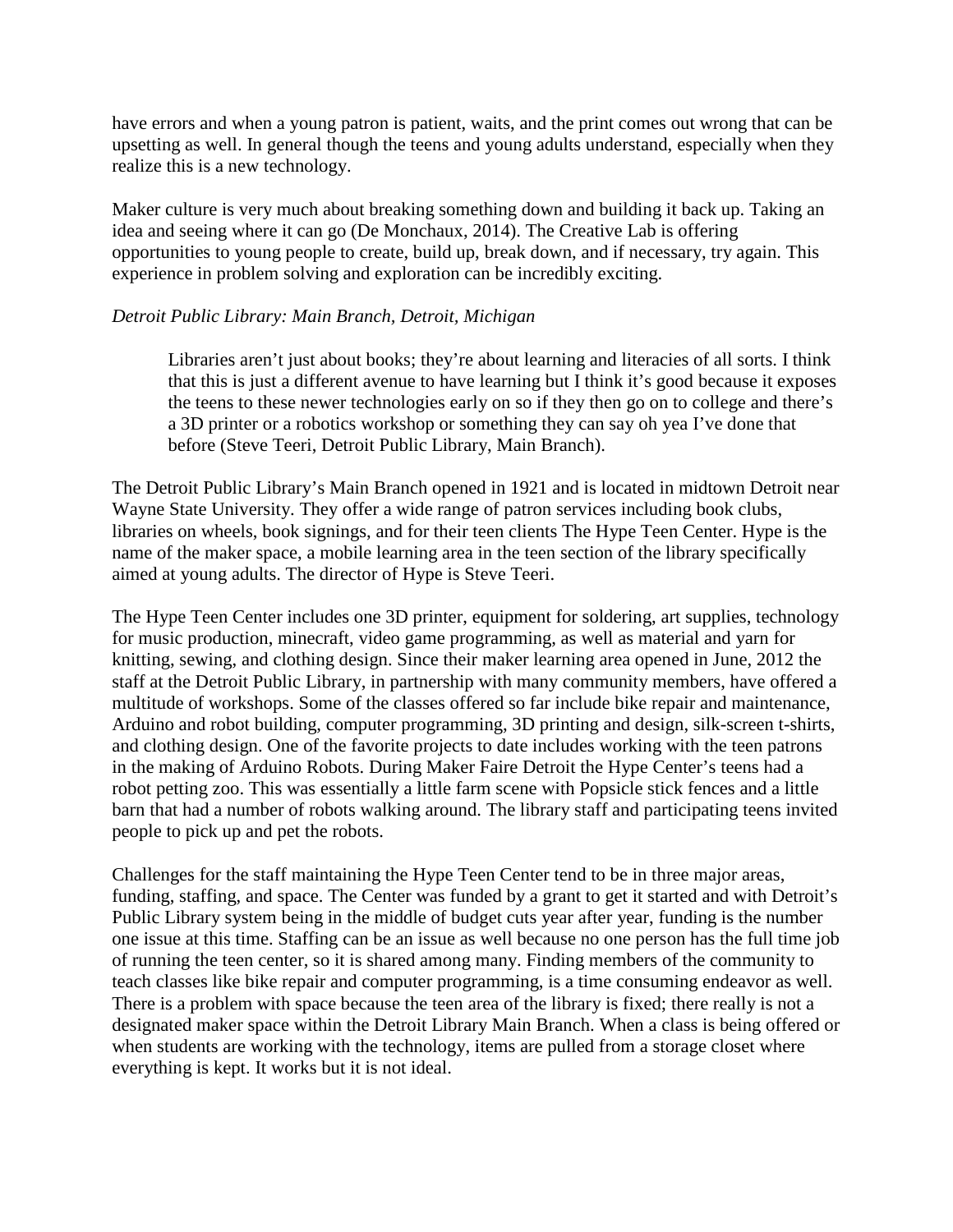Librarians deciding to incorporate the maker space idea into their libraries have to be ready for change. The maker mentality is focussed on exploration and creativity, which might be a change for some librarians (Peppler and Bender, 2013). An alteration in patron services, library agendas, and the use of the library space may be daunting for some. It can be the right avenue for some librarians and their library space and not for others. Those who try their hand in maker spaces will admit there are challenges, but great rewards as well.

#### *Valdosta State University, Valdosta, Georgia*

The printers have been going like gang busters, everybody is interested in them. The minute I moved the printers down to media, every time I was down there working on them, everybody who saw them asked about them, was interested in them, wanted to know how they could use them, what type of stuff they could use it for. Now that we have them, we started it in January, and we've already had to buy another printer to keep up the demand (Michael Holt, Valdosta State University).

Valdosta State University has a wide range of university students from undergraduate to the doctorate level in Valdosta, a city in southern Georgia. Media services, a part of Valdosta States' Odum Library, has three 3D printers two of which reside in the library and one in the maker space. The Valdosta maker learning area is focussed on collaborative technology, in reality it is more of a hacker space. Hacker spaces are learning locations focussed in hardware and software and how these items can aid in creativity, collaboration, and exploration (Groenendyk and Gallant, 2013). The Valdosta maker space started off as a pilot program in January, 2013, once technology was obtained, tried, and experimented with it was rolled out of student use. It took a year, until January 2014, to really get down the space policies and procedures, learn the ins and outs of the machines, as well as make sure that staff, faculty, and student assistants could maintain them properly. The man in charge of maintaining, running, and scheduling the maker space area for Valdosta is Michael Holt.

The faculty working with the Valdosta maker space present classes and workshops connected to class curricula. The basics of 3D printing and design have been taught for students in the sciences and engineering. A chemistry class produced prototypes of testing equipment, the students had to 3D print tools for a chemistry lab that they created themselves. Holt has other events planned for the maker area. He is working closely with the student group The Association for Computer Machinery for computer science majors at the university and Holt helps them with programming competition practice. Michael also is planning a "capture the flag" hacking event, where students attempt to crack or defend, depending on their assigned role, software or networks against hacking and other security breaches.

Challenges of maintaining the maker space at Valdosta University boils down to policies and procedures. Holt discussed how it took a full year to get their policies correct and he knows that there is still no such thing as the perfect policy or procedure. Working with 3D printing, and the types of technology inherent to maker spaces are typically not intuitive technologies. There is commonly a learning curve. Training is important, policies, as well as procedures at the university level, can be extremely important for this type of learning space and for these kinds of technologies to function well in a library setting.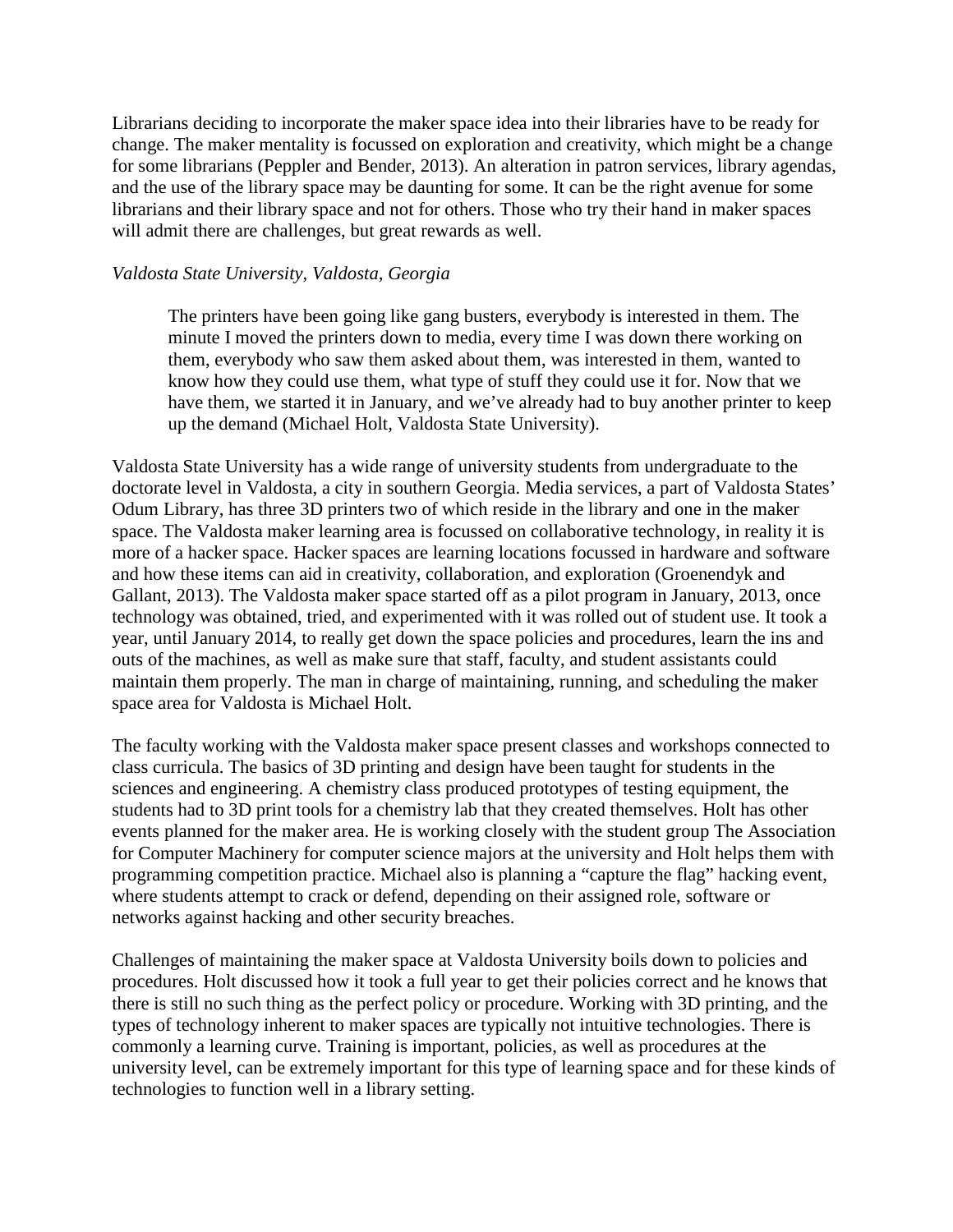### *University of Michigan (UM), Ann Arbor, Michigan*

At that time we saw this technology as it was just coming out […] and so we thought that this would be really exciting because we were doing a lot of virtual reality, digitization, and digital 3D models, things like that. So we were like, well that's not always a solution for people, you can't always get everything that you need out of a digital model or at least viewing it on a screen so we started looking at this as a possibility for another venue to display your work or to get some insight into a design (Eric Maslowski, UM).

The UM serves a student body of over 45,000 students and is located in Ann, Arbor, Michigan. It is the state's oldest university. Within their Digital Media Commons, the UM Library hosts a 3D Lab, which offers such services as 3D printing, rapid prototyping, motion capture, and 3D scanning. The staff and faculty of the UM 3D lab have been offering these types of services longer than anyone else in this research study. The UM library has had 3D printers for just over ten years and the 3D Lab had early service offerings dating back to 2002. The manager and technical creative consultant for this space is Eric Maslowski.

Similar to Valdosta, classes and workshops are geared toward the university curricula and its students and faculty's needs. Art students have used the lab to create pieces for their master's theses and engineering students have incorporated the space for models and design in their field. A favorite project of Eric's includes working with the UM Medical School and making a mold of children's noses. This gave surgeons a practicing tool to remove or extract peanuts from children's noses because apparently kids cram everything they can up their nose and in their ears. Previously the surgeons could only practice on adult noses because that is all they had access to. To be of assistance the UM 3D Lab staff extracted a nose and all the nasal cavities from an MRI scan of a child, made a mold, and now surgeons can practice with tiny 3D model noses until they get the procedures right.

Since the UM 3D Lab and staff have over ten years of experience they can discuss the successes and challenges of a 3D lab and maker space at length. There are two main challenges at this time; the largest one being keeping up with the demand. Having been in the business of 3D printing for over ten years has created a high need for the space and technology. The second challenge focusses on patron training, making sure that users who are submitting and designing models know what constitutes a good vs a bad model. 3D printing, scanning, and rapid prototyping are not the most intuitive of technologies, effective patron training, or having student assistants or staff available is very important to maker space success. It can be difficult to always have a person on hand for assistance in an open lab but students who are well educated in the use of the technology will know how to manage on their own.

### **Recommendations**

While many librarians are thinking on the possibilities of adding maker spaces and 3D printers to their libraries, there are items to consider. The interesting thing about labs and maker spaces are that they are reasonably cheap to try out and experiment with. One of the main considerations that hold librarians back is the idea of what patrons should be allowed to do in the space. It can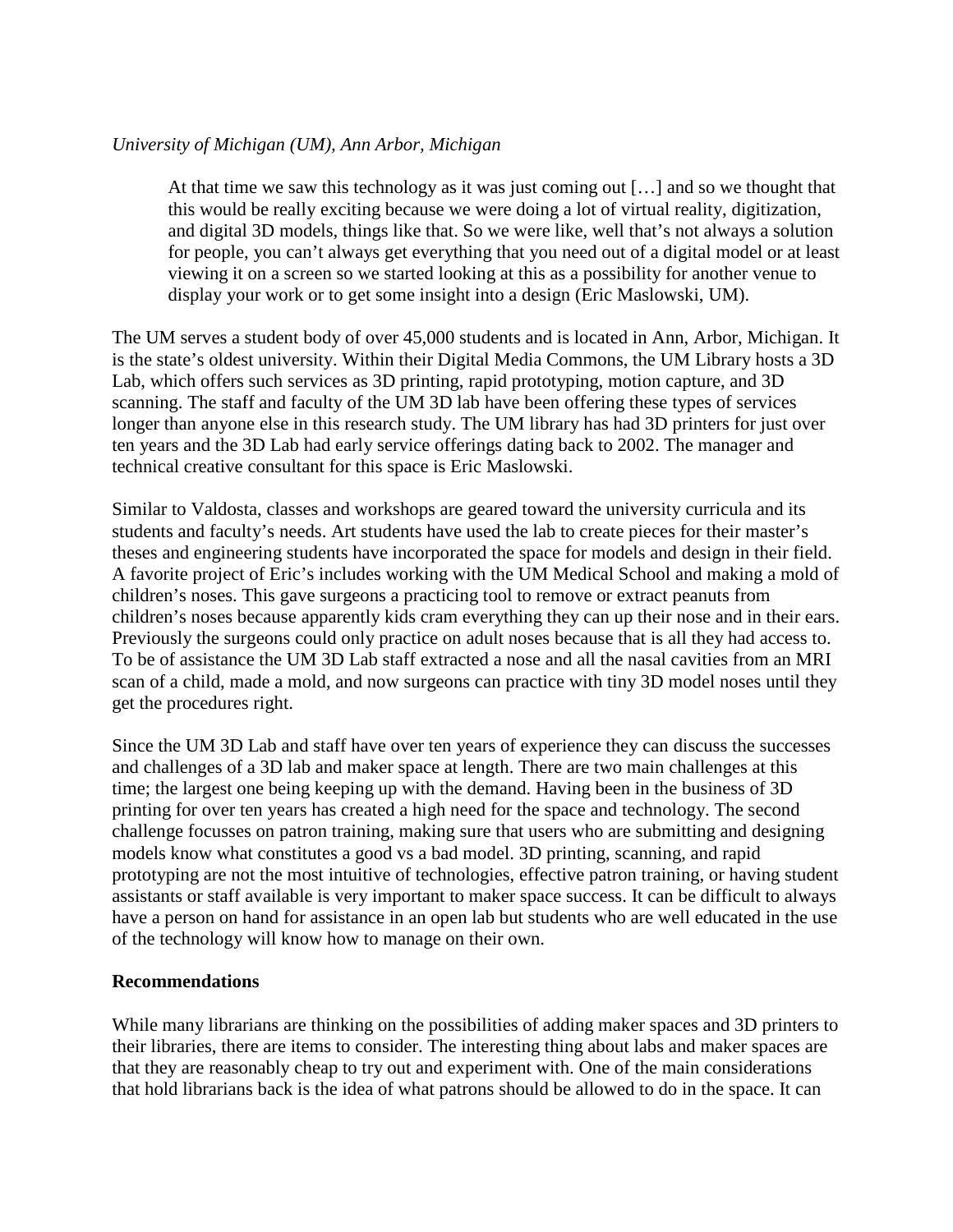be freeing that the maker culture is open and experimental. But when maker areas and 3D technologies are implemented into libraries there often need to be some rules, policies, agreements, and training.

### *Staff and faculty training*

Training was entirely provided by the School of Hard Knocks. Trial and error, of course we would go online and look at documentation and what other people had used, that kind of stuff but I am entirely self-taught on these printers (Michael Holt, Valdosta University).

Trial and error, experimentation, going with the flow, patience, and time were common descriptors among the case study participants when it came to describing their training with 3D printers and in creating maker spaces. Some librarians found peers on social media such as Twitter to have conversations or set up a personal learning network about making 3D models, best web sites, and tools. Other librarians visited local museums, maker or hacker spaces, libraries, and schools to see how maker areas and 3D printers worked and could be integrated into a library. Peer to peer training was very popular, experimentation, and being willing to try things out was crucial.

The important thing is to have a person or group where discussions can take place and questions can be answered. This is rarely the type of technology which a library or school down the street will have the same. Sometimes the library or school where you work for may be the only one in a city, district, or even a state, with a maker space or 3D printer at this time. While this technology is becoming more prevalent, having a spirit of investigation and little fear of failure is important.

### *Patron education*

Educating them on proper modeling techniques, what qualities need to be in the model for it to be able to print successfully, what can be automatically fixed, and what's going to require manual intervention, all of these things are probably the biggest challenge (Eric Maslowski, University of Michigan).

Students and patrons using 3D printers along with the other types of technologies prevalent in maker learning spaces will need to be educated in how to use them. Most librarians in this case study research train patrons in a face to face environment with classes, lectures, or workshops. A few have an online presence where they have created web tutorials, videos, web sites, and user agreement forms. As with every aspect of the implementation looking at the patrons, their needs, and what would best fit. In the case of Detroit Public Library they knew that charging teens any money for a workshop would exclude participants, in reaction to that situation, all workshops are free so that all young people who want to attend can take part. Richland Public Library's brand is "access freely" in other words they do not charge for anything. This includes printing, computer access, 3D printing, classes, workshops, and more. These two libraries took into account the needs of their patrons, how best to serve, and acted accordingly.

## *Funding and planning*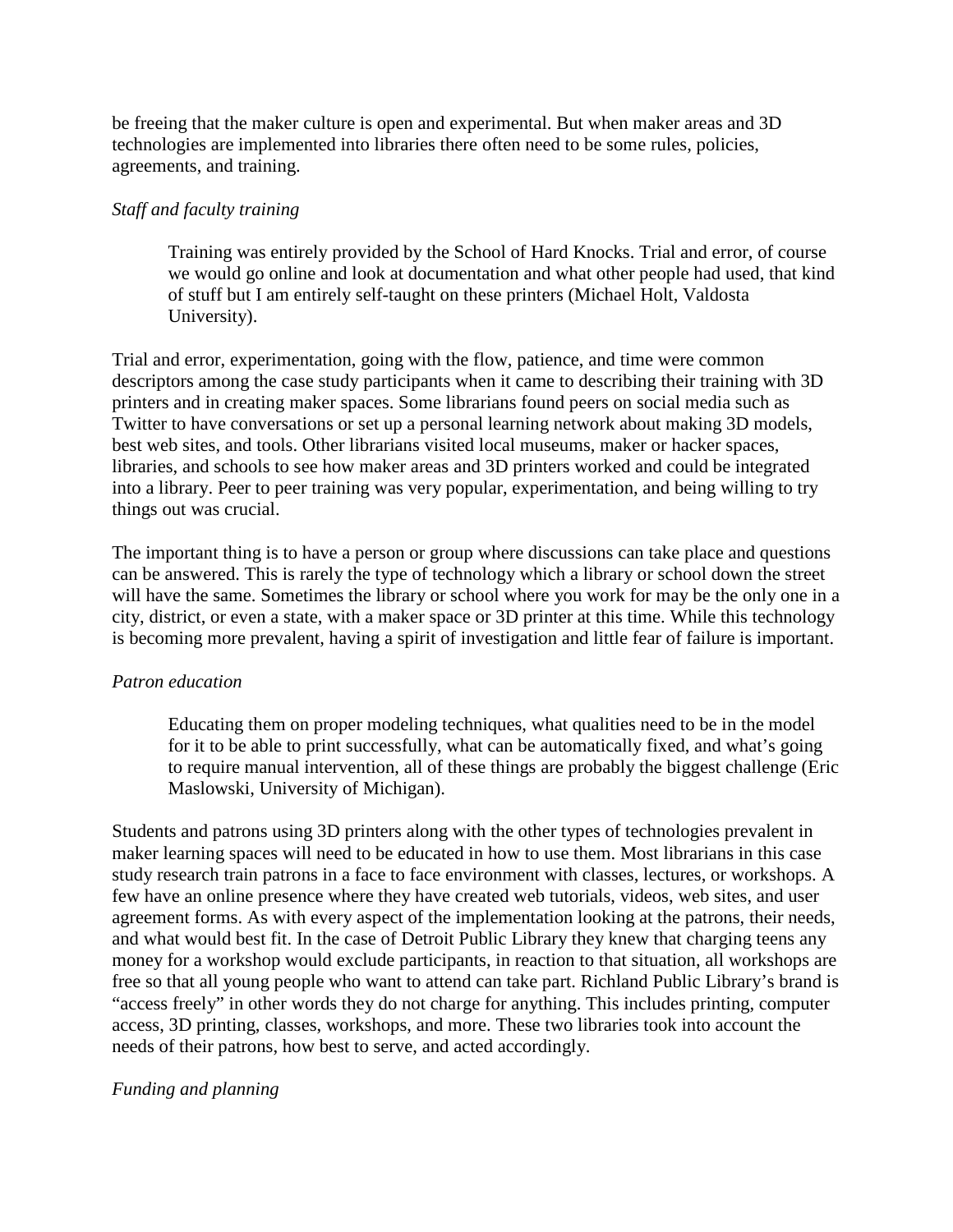We really talked about it (Hype Teen Center) for about a year and a half and we did some one off workshops in that time and we just kept saying well what would fit, what's appropriate, how often would we do it. Then we got funding right around December, 2012 and then it was another six months of planning and purchasing of equipment and then in June in 2012 we finally opened for business with our first weekly workshops (Steve Teeri, Detroit Public Library).

The school and public librarians who took part in this study gained funding for their maker spaces or 3D printers in full or at least partially with grants. Other monies were provided with school budgets, foundational funding, taxes, and friends of the library groups. Both academic libraries had their maker areas and the connecting technology built into the media services or library budget. In going forward though once funding has been gained, future funding has to be considered to keep a maker space running, a 3D printer with filament, and supplies available for patron use.

This takes us into the conversation of planning. Some librarians planned for years before implementing maker learning areas and the technologies therein, while others started planning once they knew the grant had been received and the 3D printer was coming. No matter how it occurs some planning will need to take place. Questions that have been asked: What are the hours of the maker space? How will it be staffed? Can patrons use the technology in the maker space on their own or is there always a staff, faculty member, or student assistant available? Will we have a user agreement? Should patrons be trained before using the technologies? Of course there are many other questions relevant to specific libraries and the patron's needs.

### **Conclusion**

Librarians and libraries commonly contribute to student and patron learning in and outside of the library. The wonderful thing about maker spaces, 3D printers, and similar technologies is that they can be low on cost, create opportunities for interactions with technology, and allow anyone to become a maker, to look and potentially work with and solve real-life problems (Fisher, 2012). Creating maker spaces for patrons and students confirms the understanding that libraries exist to support the creation of knowledge and learning (Turner *et al.*, 2013). Though reasonably new for librarians and their libraries, these learning spaces offer so many opportunities for patrons to grow, collaborate, learn, and explore.

### **References**

1. Bagley, C.A. (2014), Makerspaces: Top Trailblazing Projects, American Library Association, Chicago, IL. [\[Google Scholar\]](http://scholar.google.com/scholar?hl=en&q=+Bagley%2C+C.A.+%282014%29%2C+Makerspaces%3A+Top+Trailblazing+Projects%2C+American+Library+Association%2C+Chicago%2C+IL.)

2. Britton, L. (2012), "The makings of maker spaces, part 1: space for creation, not just consumption", Library Journal, available at: [www.thedigitalshift.com/2012/10/public](http://www.thedigitalshift.com/2012/10/public-services/the-makings-of-maker-spaces-part-1-space-for-creation-not-just-consumption)[services/the-makings-of-maker-spaces-part-1-space-for-creation-not-just-consumption/](http://www.thedigitalshift.com/2012/10/public-services/the-makings-of-maker-spaces-part-1-space-for-creation-not-just-consumption) (accessed April 2, 2014). [\[ISI\],](https://www.emeraldinsight.com/servlet/linkout?suffix=b2&dbid=128&doi=10.1108%2FLHT-06-2014-0056&key=000309328300013) [\[Google Scholar\]](http://scholar.google.com/scholar?hl=en&q=+Britton%2C+L.+%282012%29%2C+%E2%80%9CThe+makings+of+maker+spaces%2C+part+1%3A+space+for+creation%2C+not+just+consumption%E2%80%9D%2C+Library+Journal%2C+available+at%3A+www.thedigitalshift.com%2F2012%2F10%2Fpublic-services%2Fthe-makings-of-maker-spaces-part-1-space-for-creation-not-just-consumption%2F+%28accessed+April+2%2C+2014%29.)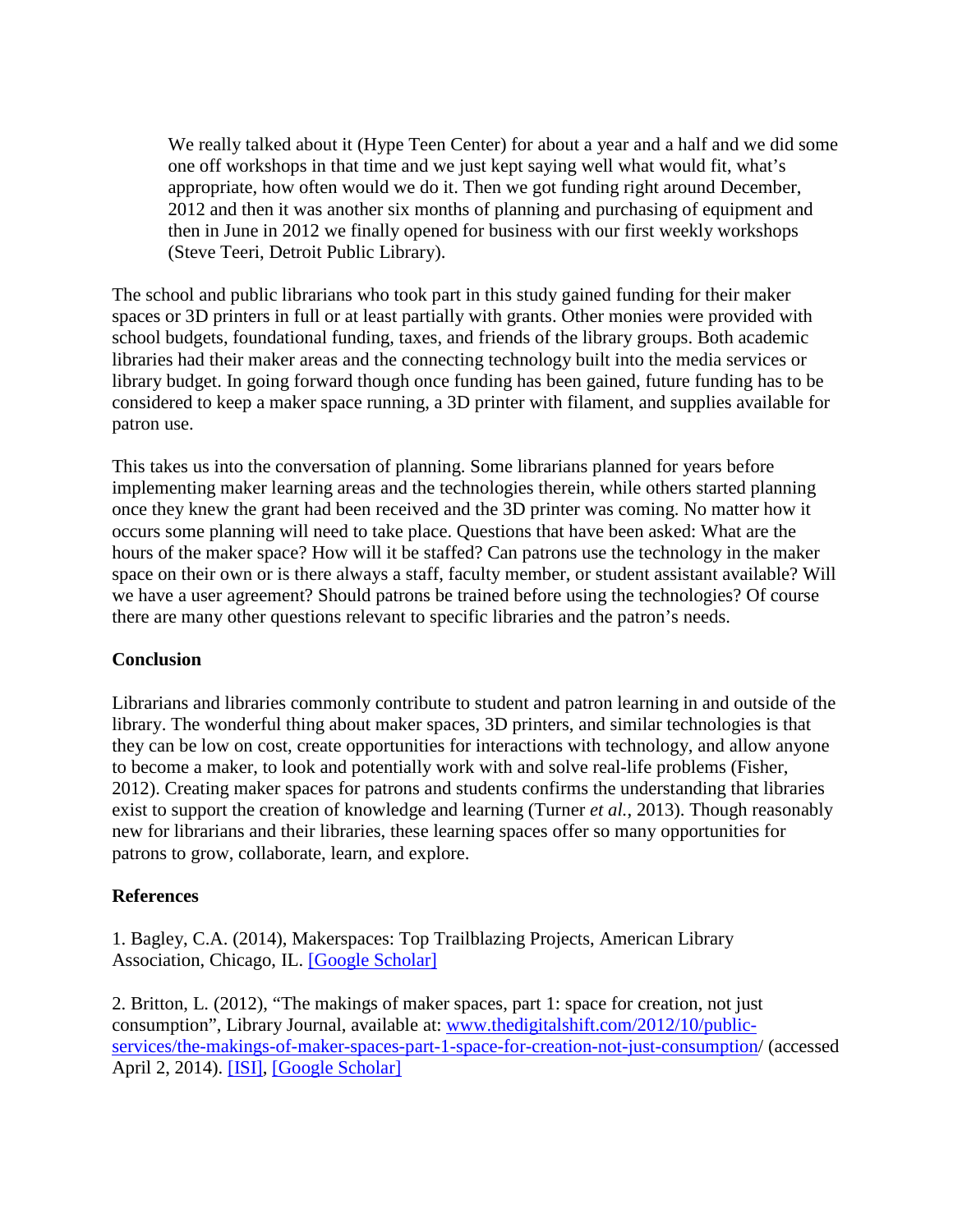3. Britton, L. and Considine, S. (2012), "The makings of makerspaces, part 3: a fabulous home for cocreation". Library Journal, available at: [www.thedigitalshift.com/2012/10/public](http://www.thedigitalshift.com/2012/10/public-services/the-makings-of-maker-spaces-part-3-a-fabulous-home-for-cocreation)[services/the-makings-of-maker-spaces-part-3-a-fabulous-home-for-cocreation/](http://www.thedigitalshift.com/2012/10/public-services/the-makings-of-maker-spaces-part-3-a-fabulous-home-for-cocreation) (accessed April 2, 2014). [\[ISI\],](https://www.emeraldinsight.com/servlet/linkout?suffix=b3&dbid=128&doi=10.1108%2FLHT-06-2014-0056&key=000309328300015) [\[Google Scholar\]](http://scholar.google.com/scholar?hl=en&q=+Britton%2C+L.+and+Considine%2C+S.+%282012%29%2C+%E2%80%9CThe+makings+of+makerspaces%2C+part+3%3A+a+fabulous+home+for+cocreation%E2%80%9D%2C+Library+Journal%2C+available+at%3A+www.thedigitalshift.com%2F2012%2F10%2Fpublic-services%2Fthe-makings-of-maker-spaces-part-3-a-fabulous-home-for-cocreation%2F+%28accessed+April+2%2C+2014%29.)

4. De Monchaux, T. (2014), "Learning from legos", New York Times, March 15, pp. SR5-SR7, available at: [www.nytimes.com/2014/03/16/opinion/sunday/learning-from](http://www.nytimes.com/2014/03/16/opinion/sunday/learning-from-legos.html?_r=0)[legos.html?\\_r=0\(](http://www.nytimes.com/2014/03/16/opinion/sunday/learning-from-legos.html?_r=0)accessed March 12, 2014). [\[Google Scholar\]](http://scholar.google.com/scholar?hl=en&q=+De+Monchaux%2C+T.+%282014%29%2C+%E2%80%9CLearning+from+legos%E2%80%9D%2C+New+York+Times%2C+March+15%2C+pp.+SR5-SR7%2C+available+at%3A+www.nytimes.com%2F2014%2F03%2F16%2Fopinion%2Fsunday%2Flearning-from-legos.html%3F_r%3D0+%28accessed+March+12%2C+2014%29.)

5. Fisher, E. (2012), "Makerspaces move into academic libraries", ACRL TechConnect, available at: <http://acrl.ala.org/techconnect/?p=2340> (accessed April 2, 2014). [\[Google Scholar\]](http://scholar.google.com/scholar?hl=en&q=+Fisher%2C+E.+%282012%29%2C+%E2%80%9CMakerspaces+move+into+academic+libraries%E2%80%9D%2C+ACRL+TechConnect%2C+available+at%3A+http%3A%2F%2Facrl.ala.org%2Ftechconnect%2F%3Fp%3D2340+%28accessed+April+2%2C+2014%29.)

6. Groenendyk, M. and Gallant, R. (2013), "3D printing and scanning at the dalhousie university libraries: a pilot project", Library Hi Tech, Vol. 31 No. 1, pp. 31-41. [\[Link\],](https://www.emeraldinsight.com/doi/10.1108/07378831311303912) [\[ISI\],](https://www.emeraldinsight.com/servlet/linkout?suffix=b7&dbid=128&doi=10.1108%2FLHT-06-2014-0056&key=000316773600003) [Google [Scholar\]](http://scholar.google.com/scholar?hl=en&q=+Groenendyk%2C+M.+and+Gallant%2C+R.+%282013%29%2C+%E2%80%9C3D+printing+and+scanning+at+the+dalhousie+university+libraries%3A+a+pilot+project%E2%80%9D%2C+Library+Hi+Tech%2C+Vol.+31+No.+1%2C+pp.+-.)[\[Infotrieve\]](https://www.contentscm.com/vlib/order/OpenURLReceive.aspx?clientid=8710&rft_val_fmt=info:ofi/fmt:kev:mtx:journal&rft.volume=31&rft.issue=1&rft.atitle=3D+printing+and+scanning+at+the+dalhousie+university+libraries%3A+a+pilot+project&rft.jtitle=Library+Hi+Tech&rft.date=2013)

7. Jamaluddin, A. (2013), "10 things you need to know before buying a 3D printer", available at: [www.hongkiat.com/blog/things-know-buying-3d-printer/](http://www.hongkiat.com/blog/things-know-buying-3d-printer) (accessed June 1, 2014). [\[Google](http://scholar.google.com/scholar?hl=en&q=+Jamaluddin%2C+A.+%282013%29%2C+%E2%80%9C10+things+you+need+to+know+before+buying+a+3D+printer%E2%80%9D%2C+available+at%3A+www.hongkiat.com%2Fblog%2Fthings-know-buying-3d-printer%2F+%28accessed+June+1%2C+2014%29.)  [Scholar\]](http://scholar.google.com/scholar?hl=en&q=+Jamaluddin%2C+A.+%282013%29%2C+%E2%80%9C10+things+you+need+to+know+before+buying+a+3D+printer%E2%80%9D%2C+available+at%3A+www.hongkiat.com%2Fblog%2Fthings-know-buying-3d-printer%2F+%28accessed+June+1%2C+2014%29.)

8. Kaur, S. (2012), "How is 'internet of the 3D printed products' going to affect our lives", IETE Technical Review, Vol. 29 No. 5, pp. 360-364. [\[Crossref\],](https://www.emeraldinsight.com/servlet/linkout?suffix=b9&dbid=16&doi=10.1108%2FLHT-06-2014-0056&key=10.4103%2F0256-4602.103164) [\[ISI\],](https://www.emeraldinsight.com/servlet/linkout?suffix=b9&dbid=128&doi=10.1108%2FLHT-06-2014-0056&key=000311734900002) [\[Google Scholar\]](http://scholar.google.com/scholar?hl=en&q=+Kaur%2C+S.+%282012%29%2C+%E2%80%9CHow+is+%E2%80%98internet+of+the+3D+printed+products%E2%80%99+going+to+affect+our+lives%E2%80%9D%2C+IETE+Technical+Review%2C+Vol.+29+No.+5%2C+pp.+-.) [\[Infotrieve\]](https://www.contentscm.com/vlib/order/OpenURLReceive.aspx?clientid=8710&rft_val_fmt=info:ofi/fmt:kev:mtx:journal&rft.volume=29&rft.issue=5&rft.atitle=How+is+%E2%80%98internet+of+the+3D+printed+products%E2%80%99+going+to+affect+our+lives&rft.jtitle=IETE+Technical+Review&rft.date=2012)

9. Koerber, J. (2012), "The makings of makerspaces, part 2: express yourself", Library Journal, available at: [www.thedigitalshift.com/2012/10/public-services/the-makings-of-maker-spaces](http://www.thedigitalshift.com/2012/10/public-services/the-makings-of-maker-spaces-part-2-espress-yourself)[part-2-espress-yourself/](http://www.thedigitalshift.com/2012/10/public-services/the-makings-of-maker-spaces-part-2-espress-yourself) (accessed April 2, 2014). [\[Google Scholar\]](http://scholar.google.com/scholar?hl=en&q=+Koerber%2C+J.+%282012%29%2C+%E2%80%9CThe+makings+of+makerspaces%2C+part+2%3A+express+yourself%E2%80%9D%2C+Library+Journal%2C+available+at%3A+www.thedigitalshift.com%2F2012%2F10%2Fpublic-services%2Fthe-makings-of-maker-spaces-part-2-espress-yourself%2F+%28accessed+April+2%2C+2014%29.)

10. Massis, B.E. (2013), "3D printing and the library", New Library World, Vol. 114 Nos 7-8, pp. 351-354. [\[Google Scholar\]](http://scholar.google.com/scholar?hl=en&q=+Massis%2C+B.E.+%282013%29%2C+%E2%80%9C3D+printing+and+the+library%E2%80%9D%2C+New+Library+World%2C+Vol.+114+Nos+7-8%2C+pp.+-.) [\[Infotrieve\]](https://www.contentscm.com/vlib/order/OpenURLReceive.aspx?clientid=8710&rft_val_fmt=info:ofi/fmt:kev:mtx:journal&rft.volume=114&rft.issue=7-8&rft.atitle=3D+printing+and+the+library&rft.jtitle=New+Library+World&rft.date=2013)

11. Peppler, K. and Bender, S. (2013), "Maker movement spreads innovation one project at a time", Phi Kappa Deltan, Vol. 95 No. 3, p. -. [\[ISI\],](https://www.emeraldinsight.com/servlet/linkout?suffix=b13&dbid=128&doi=10.1108%2FLHT-06-2014-0056&key=000326669900005) [\[Google Scholar\]](http://scholar.google.com/scholar?hl=en&q=+Peppler%2C+K.+and+Bender%2C+S.+%282013%29%2C+%E2%80%9CMaker+movement+spreads+innovation+one+project+at+a+time%E2%80%9D%2C+Phi+Kappa+Deltan%2C+Vol.+95+No.+3%2C+p.+-.) [\[Infotrieve\]](https://www.contentscm.com/vlib/order/OpenURLReceive.aspx?clientid=8710&rft_val_fmt=info:ofi/fmt:kev:mtx:journal&rft.volume=95&rft.issue=3&rft.atitle=Maker+movement+spreads+innovation+one+project+at+a+time&rft.jtitle=Phi+Kappa+Deltan&rft.date=2013)

12. Preddy, L.B. (2013), School Library Makerspaces: Grades 6-12, Libraries Unlimited, Santa Barbara, CA. [\[Google Scholar\]](http://scholar.google.com/scholar?hl=en&q=+Preddy%2C+L.B.+%282013%29%2C+School+Library+Makerspaces%3A+Grades+6-12%2C+Libraries+Unlimited%2C+Santa+Barbara%2C+CA.)

13. Turner, A., Welch, B. and Reynolds, S. (2013), "Learning spaces in academic libraries − a review of the evolving trends", Australian Academic and Research Libraries, Vol. 44 No. 4, pp. 226-234. [\[Crossref\],](https://www.emeraldinsight.com/servlet/linkout?suffix=b15&dbid=16&doi=10.1108%2FLHT-06-2014-0056&key=10.1080%2F00048623.2013.857383) [\[Google Scholar\]](http://scholar.google.com/scholar?hl=en&q=+Turner%2C+A.%2C+Welch%2C+B.+and+Reynolds%2C+S.+%282013%29%2C+%E2%80%9CLearning+spaces+in+academic+libraries+%E2%88%92+a+review+of+the+evolving+trends%E2%80%9D%2C+Australian+Academic+and+Research+Libraries%2C+Vol.+44+No.+4%2C+pp.+-.) [\[Infotrieve\]](https://www.contentscm.com/vlib/order/OpenURLReceive.aspx?clientid=8710&rft_val_fmt=info:ofi/fmt:kev:mtx:journal&rft.volume=44&rft.issue=4&rft.atitle=Learning+spaces+in+academic+libraries+%E2%88%92+a+review+of+the+evolving+trends&rft.jtitle=Australian+Academic+and+Research+Libraries&rft.date=2013)

## **Further Reading**

1. Brooks, M. and Heller, M. (2013), "Library labs", Reference & User Services Quarterly, Vol. 52 No. 3, pp. 186-189. [\[ISI\],](https://www.emeraldinsight.com/servlet/linkout?suffix=frd1&dbid=128&doi=10.1108%2FLHT-06-2014-0056&key=000340829300003) [\[Google Scholar\]](http://scholar.google.com/scholar?hl=en&q=+Brooks%2C+M.+and+Heller%2C+M.+%282013%29%2C+%E2%80%9CLibrary+labs%E2%80%9D%2C+Reference+%26+User+Services+Quarterly%2C+Vol.+52+No.+3%2C+pp.+-.) [\[Infotrieve\]](https://www.contentscm.com/vlib/order/OpenURLReceive.aspx?clientid=8710&rft_val_fmt=info:ofi/fmt:kev:mtx:journal&rft.volume=52&rft.issue=3&rft.atitle=Library+labs&rft.jtitle=Reference+%26+User+Services+Quarterly&rft.date=2013)